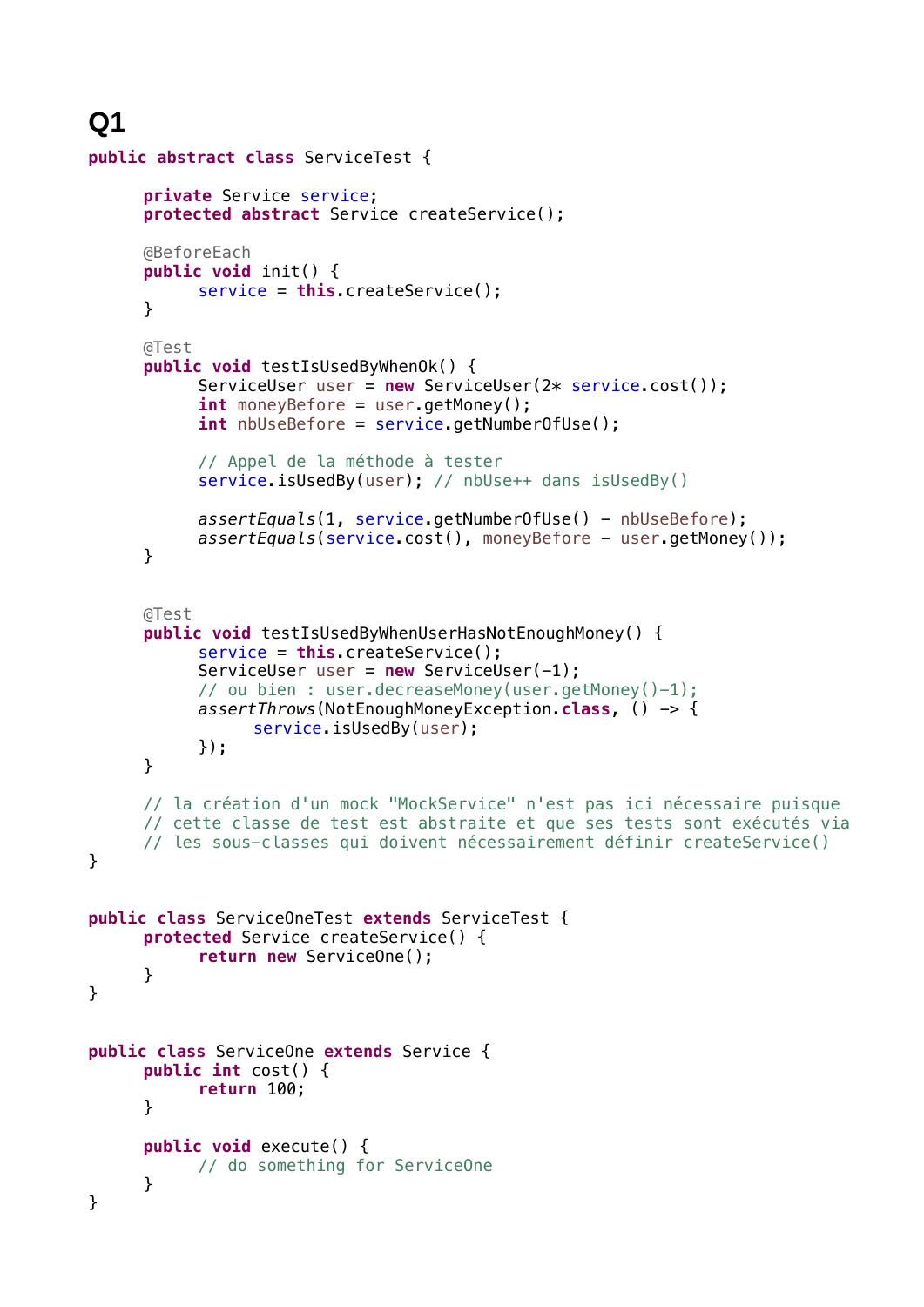## **Q2**

```
public class ProductionUnitTest {
     private ProductionUnit createProductionUnit() {
           return new MockUnit();
     }
     private ManufacturedProduct product;
     @BeforeEach
     public void init() {
           this.product = new Mockproduct();
     }
     @Test // Points 3 et 4 du cahier des charges (CdC)
     public void testOperateCountProductsWhenEnoughResource() {
           MockUnit mockUnit = this.createProductionUnit();
           mockUnit.addAvailableresource(100);
           mockUnit.operate(this.product); // le process de 1 produit requiert 10
           mockUnit.operate(this.product); // voir MockProduit plus bas
           assertEquals(2, mockUnit.getNbProcessedProducts());
           assertEquals(2,mockUnit.processCalled); // ← utilité du Mock
     }
     @Test
     public void testOperateCountProductsWhenNotEnoughResource() {
           MockUnit mockUnit = this.createProductionUnit();
           mockUnit.addAvailableresource(15);
           mockUnit.operate(this.product);
           mockUnit.operate(this.product);
           assertEquals(1, mockUnit.getNbProcessedProducts()); // Points 4 du CdC
           assertEquals(2, mockUnit.processCalled); // Points 3 du CdC
     }
     @Test
     public void testProcess() throws ProductionProblemException {
           MockUnit mockUnit = this.createProductionUnit();
           unit.addAvailableresource(100);
           int initialResources = unit.getAvailableResources();
           int initialDuration = this.product.getProductionDuration();
           unit.process(this.product);
           // Points 2.a du CdC
           assertEquals(this.product.requiredResourceQuantity(), 
                            initialResources-unit.getAvailableResources());
           // Points 2.b du CdC
           assertEquals(this.product.getProductionDuration(), 
                            initialDuration + unit.getProductionDuration());
     }
     @Test // Points 1 du CdC
     public void testProcessThrowsExceptionWhenNotEnoughResources() throws
                                             ProductionProblemException {
           MockUnit mockUnit = this.createProductionUnit();
           assertThrows(ProductionProblemException.class, () -> {
                 unit.process(this.product);
           });
     }
```